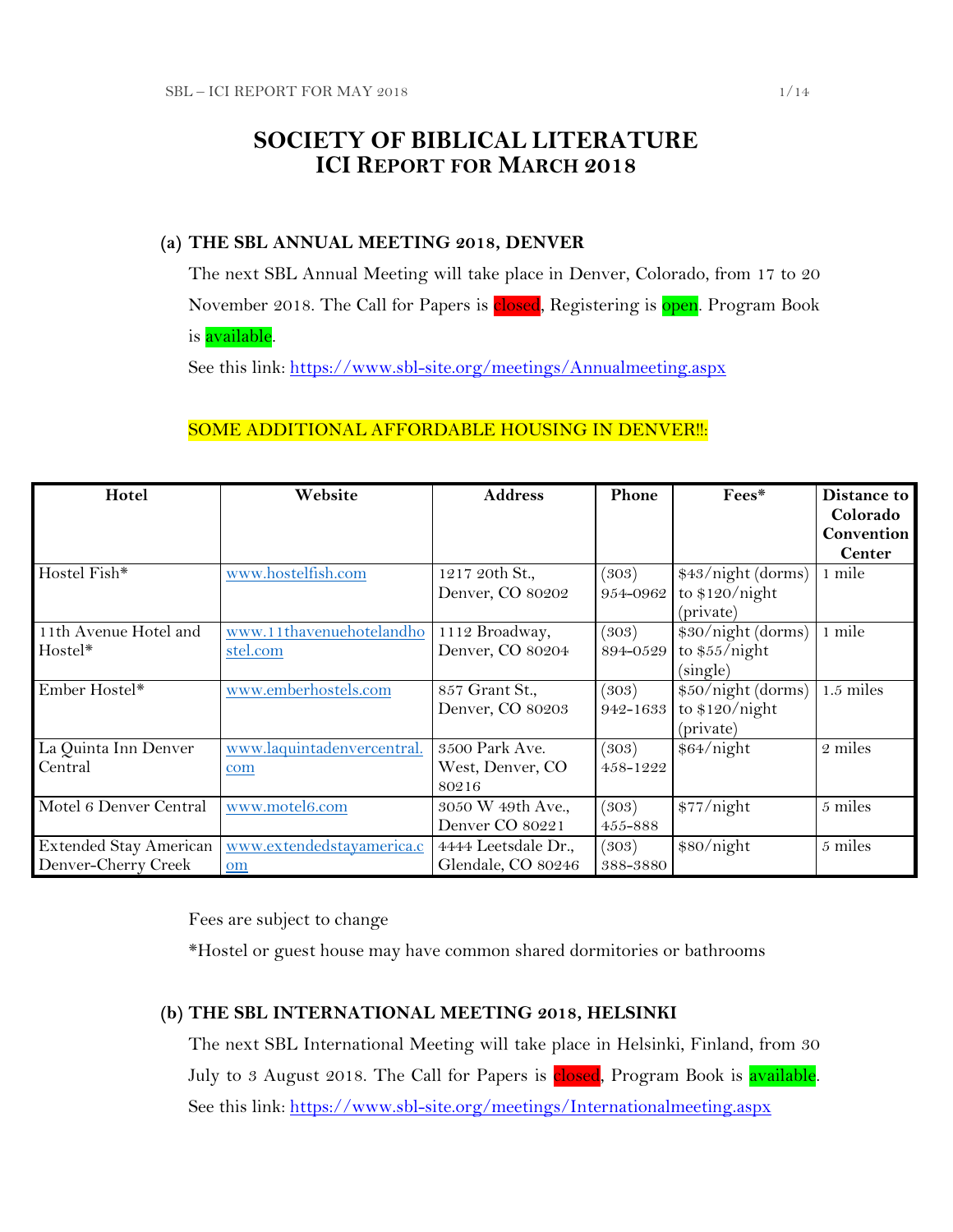A forum meeting of ICI will again take place at the Helsinki conference. The details will be conveyed through this newsletter at a later stage.

**Visa letters for travel to the Annual or International Meetings** In order to facilitate attendance by those in ICI countries at SBL Congresses, **[Samantha Spitzner](mailto:samantha.spitzner@sbl-site.org)** has been appointed as the SBL visa coordinator. Samantha will advise members who need visas in order to travel to and participate in the Annual or International Meetings. She will not prepare applications, but will be a source of information to aid members in submitting applications and will provide letters of intent if needed by those participating in the meeting as presenters or committee members. For more information, please contact Samantha directly.

### **SBL INTERNATIONAL TRAVEL AWARDS**

The SBL International Travel Awards offer opportunities to current SBL members outside North America to attend the Annual or International Meeting, to participate in the program, to enhance their professional development, and to build their network with fellow scholars. These grants help facilitate the work of Program Units and the International Cooperation Initiative ("ICI"). These grants are intended to support underrepresented and underresourced scholars. As such, preference will be given to women, people of historically underrepresented ethnicities, and members from **[ICI-qualifying countries](https://www.sbl-site.org/assets/pdfs/ICIcountries.pdf)**. A key criterion is an applicant's demonstrable financial need.

Four International Travel Award Panels (ITAP) will administer the awards each year, serving four geographic regions:

- Africa and Middle East
- Asia and Pacific
- Eastern Europe
- Latin America and Caribbean

For awards offered in 2018, each ITAP will administer \$3,000 in awards in each region. The panels may determine the best distribution of funds (e.g., as one \$1000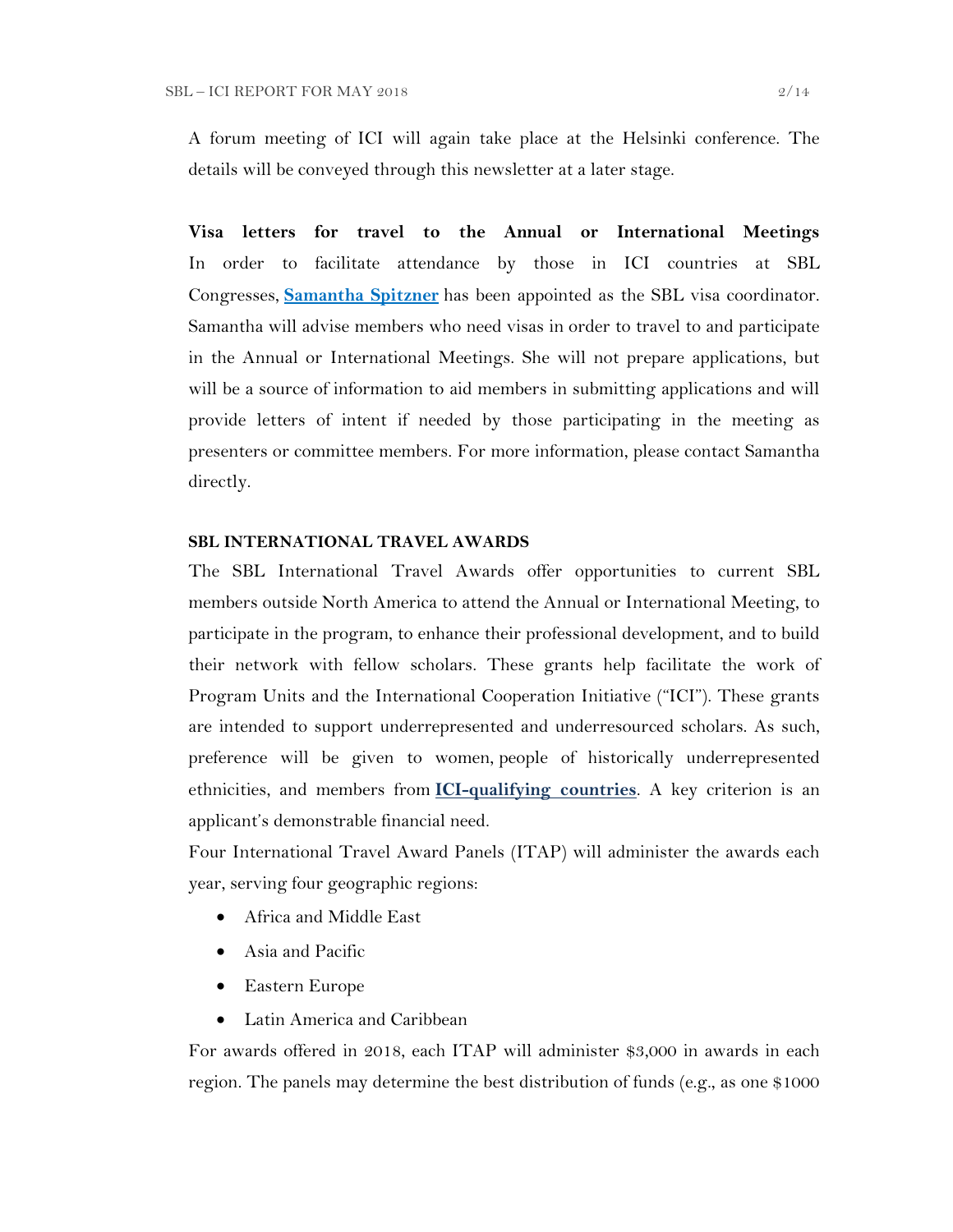and one \$2000 award, or as three awards of \$1000 each). The applicants must attend the Annual or International Meetings, but may or may not participate in the program, depending upon their needs expressed in the application. All grants include lodging (one room, single or shared) for four nights and complimentary meeting registration. Recipients may not have attended an Annual or International Meeting within the last five (5) years.

<https://www.sbl-site.org/membership/AMtravelgrant.aspx>

#### (c) **PUBLICATION IN [ANCIENT NEAR EAST MONOGRAPHS](http://www.sbl-site.org/publications/Books_ANEmonographs.aspx) (ANEM)**

ANEM is a series that was established by the SBL at the request of the International Cooperation Initiative (ICI), jointly published with the Universidad Católica Argentina's Centro de Estudios de Historia del Antiguo Oriente (CEHAO) and co-edited by Alan Lenzi and Juan Manuel Tebes. The series publishes volumes on the Ancient Near East (including ancient Israel) both in print and electronically, making them freely available for download. Paperback and hardback versions of the volumes are available, for a reasonable price.

To view the volumes published in the series, please go to

[http://www.sbl-site.org/publications/Books\\_ANEmonographs.aspx](http://www.sbl-site.org/publications/Books_ANEmonographs.aspx) (SBL English version)

<http://www.uca.edu.ar/anem> (CEHAO Spanish version)

### The latest volumes in ANEM are:

**JUSTEL, Daniel. Infancia y legalidad en el Próximo Oriente antiguo durante el Bronce Reciente (ca. 1500–1100 a. C.) Ancient Near East Monographs – Monografías sobre el Antiguo Oriente, Volume 20. Atlanta: Society of Biblical Literature – Centro de Estudios del Antiguo Oriente, 2018. 391 pp. ISBN 9781628372038**

In this volume Daniel Justel examines several cuneiform texts from Late Bronze Age Mesopotamia and Syria (ca. 1500–1100 BCE) that focus on legal aspects of childhood, such as child adoptions, marriage, abortion, abandonment of children, and child slavery. Justel thoroughly analyzes the role of infants in this time period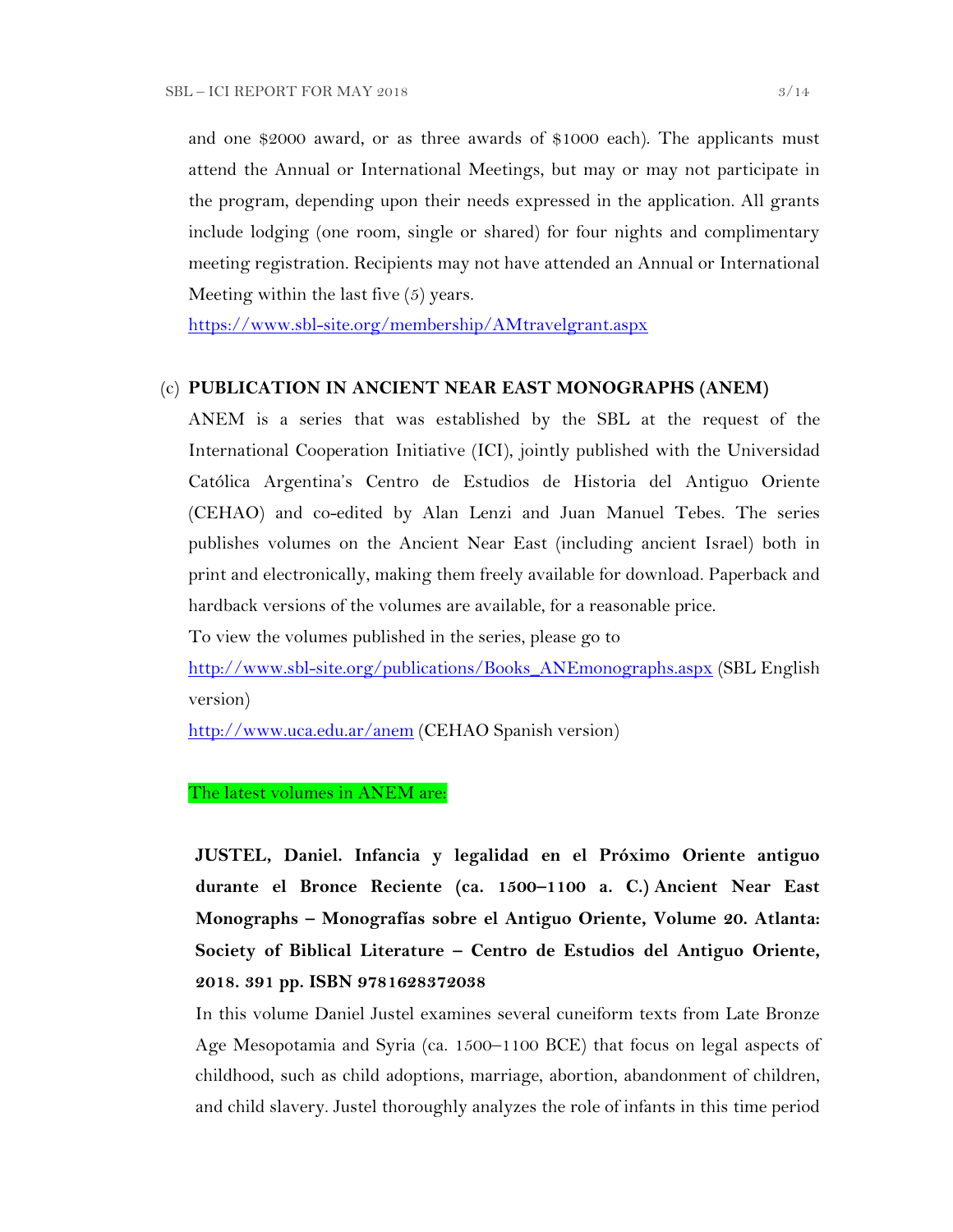and reveals the perception that adults had of children and the role that children played in processes initiated by adults.

**HAMORI, Ester J. & STOKL, Jonathan. Perchance to Dream: Dream Divination in the Bible and the Ancient Near East. Ancient Near East Monographs – Monografías sobre el Antiguo Oriente, Volume 21. Atlanta: Society of Biblical Literature – Centro de Estudios del Antiguo Oriente, 2018. 220 pp. ISBN 9781628372076**

Essays from an international group of experts.

This book examines the interpretation of dreams, which were thought to contain divine messages in the ancient Near East. For the first time in a single collection, scholars examine how dream divination was used in different ancient cultures. The essays, written by scholars specializing in different regions and bodies of literature, shed light on dream divination in the Bible, the Talmud, and in writings from Canaan, Mesopotamia, and Hittite Anatolia. Contributors include Franziska Ede, Esther J. Hamori, Koowon Kim, Christopher Metcalf, Alice Mouton, Scott B. Noegel, Andrew B. Perrin, Stephen C. Russell, Jonathan Stökl, and Haim Weiss. Features:

- Perspectives from a variety of texts spanning the ancient eastern Mediterranean world.

- Essays that serve as an entry point for interested scholars and graduate students.

- A thorough study of dream divination understood as a discipline within ancient texts.

# **(d) PUBLICATION IN INTERNATIONAL VOICES IN BIBLICAL STUDIES (IVBS)**

IVBS is a series that was established by the SBL at the request of the International Cooperation Initiative (ICI), and which is co-edited by Monica Melanchthon and Jione Havea. IVBS encourages in particular submissions from scholars in the present seven international regions for which it has editorial boards: Africa, Central and Eastern Europe, Latin America, Middle East-South Asia, Northeast Asia, Pacific, and Southeast Asia. Interregional collaborations are also welcome.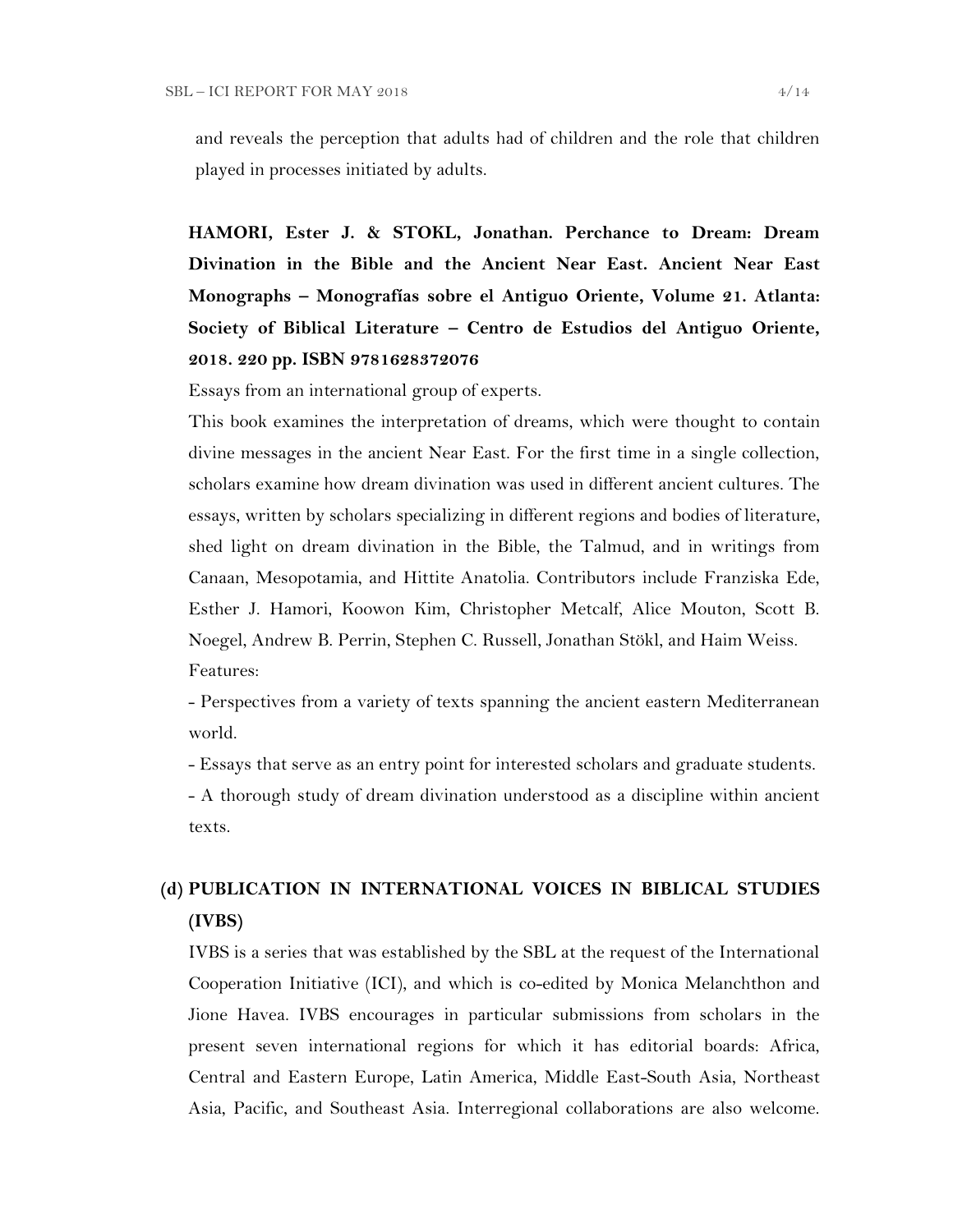IVBS publishes works in English and in any other language for which its editors can find qualified peer reviewers. Any work published in IVBS is freely available to anyone in perpetuity. The series publishes work generally in the area of reception history and criticism. The scope is not limited to any particular biblical text or historical timeframe. The works will mainly be published in English and, wherever possible, also in primary languages of authors. For more information please go to [http://ivbs.sbl-site.org/home.aspx.](http://ivbs.sbl-site.org/home.aspx) If you would consider publishing your work in this series, feel free to contact one of the two general editors, [Monica Melanchthon](mailto:ivbs2010@gmail.com) or [Jione Havea.](mailto:jioneh@nsw.uca.org.au)

The latest volume in IVBS is:

### **Nofoaiga, V. A Samoan Reading of Discipleship in Matthew. Atlanta: SBL Press, 2017.**

A reading of discipleship as service from the ancient Galilee to contemporary Samoa

The Bible contains a collection of perspectives that should not be privileged over and against the perspectives of readers from other lands.This book offers an alternative understanding of discipleship under the influence of the Samoan tautua (servant), for whom the needs of family and local people are foremost, and approaches in biblical criticism that affirm locatedness of readers. Because discipleship is also about place, which might be in-between spaces, Nofoaiga offers tautuaileva (service in-between spaces) readings of Matthew 4:12–25 and Matthew 7:24–8:22 that emphasize place (Galilee) as well as the marginalized and excluded (the crowd). With the twirlings and ebbings expected from natives of oral cultures, Nofoaiga holds the complexity of tautuaileva in this study and offers it as his contribution to the assembling and assembly of islander criticism.

Features:

*Tautuaileva*, or service in-between spaces or in relational places, as a method of islander criticism.

A critique of traditional interpretations of the meaning of discipleship as abandoning family, duty, and responsibility.

Glossary of important Samoan terms and phrases.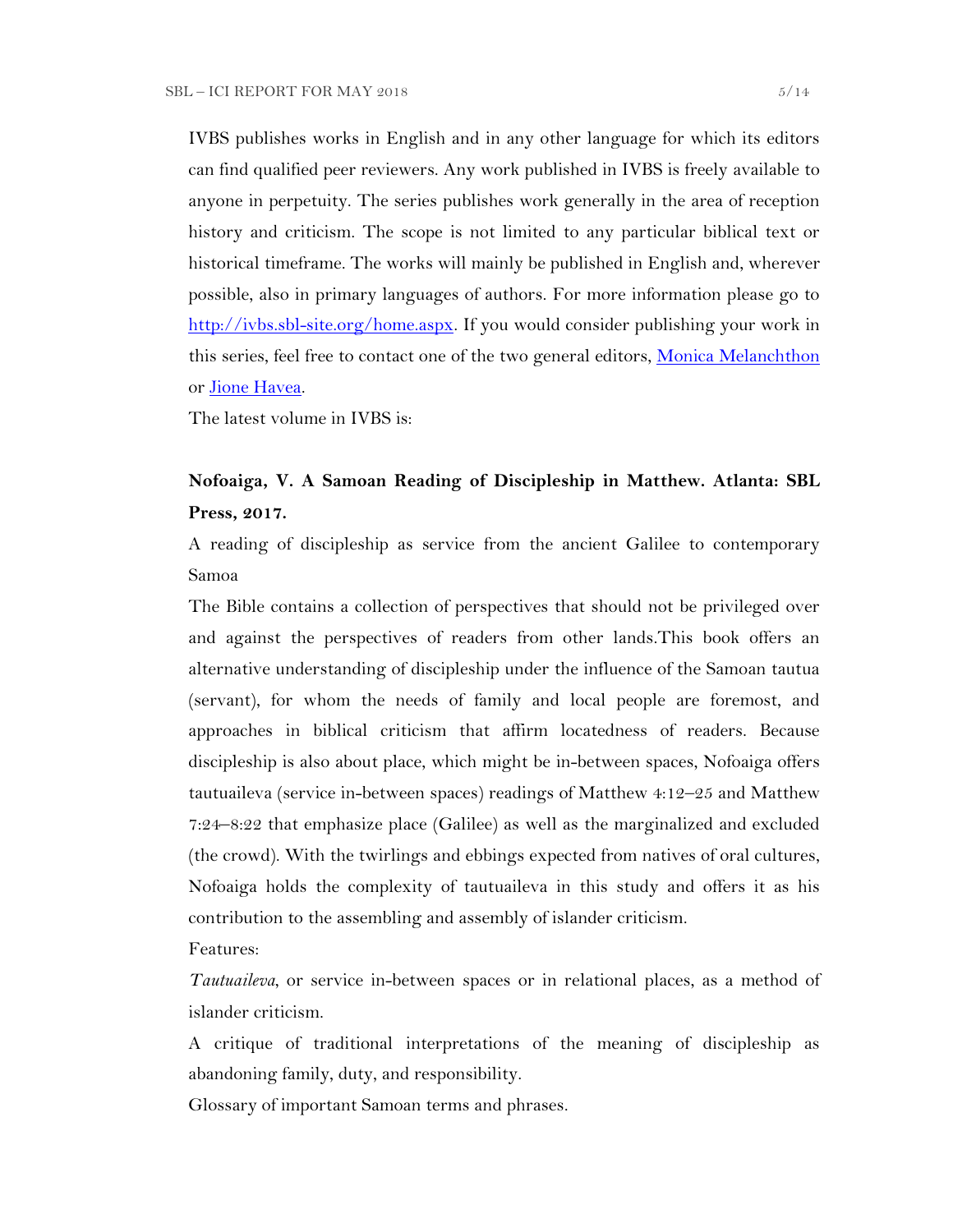#### **(e) PUBLICATIONS: ONLINE BOOKS**

For a **full alphabetic list of all publications available for free in the ICI book repository program**, please go to:

[http://www.sbl-site.org/publications/Books\\_ICIbooks.aspx](http://www.sbl-site.org/publications/Books_ICIbooks.aspx)

#### New books added to the ICI repository!:

**Bodi, Daniel eds. Abigail, Wife of David, and Other Ancient Oriental Women. Hebrew Bible Monographs, 60. Sheffield: Sheffield Phoenix Press, 2013.**

This is the first book devoted to the biblical figure of Abigail, whose encounter with David is narrated in 1 Samuel 25. An interdisciplinary study, its seven papers combine biblical criticism, narratology, history of religions, Assyriology and the study of midrash.

**Buss, Martin J. Toward Understanding the Hebrew Canon: A Form-Critical Approach. Hebrew Bible Monographs, 61. Sheffield: Sheffield Phoenix Press, 2013.**

*Toward Understanding the Hebrew Canon: A Form-Critical Approach* explores in an original and reflective way the relations between the linguistic forms, ideas and life involvements of biblical genres. The various forms of the Hebrew Bible reflect and correspond to the richly diverse life experiences of the Hebrew people, which include varied legal, cultic and erotic interactions. Divine speech is a prominent literary form in the Hebrew Bible, according to Buss's analysis. It has an emotive character, and is highly personal. Such speech establishes a series of Origin events that run from creation to the foundation of kingship; it both provides norms for life and struggles with human recalcitrance.

**Ro, Johannes Unsok, editor. From Judah to Judaea: Socio-economic Structures and Processes in the Persian Period. Hebrew Bible Monographs, 43. Sheffield: Sheffield Phoenix Press, 2013.**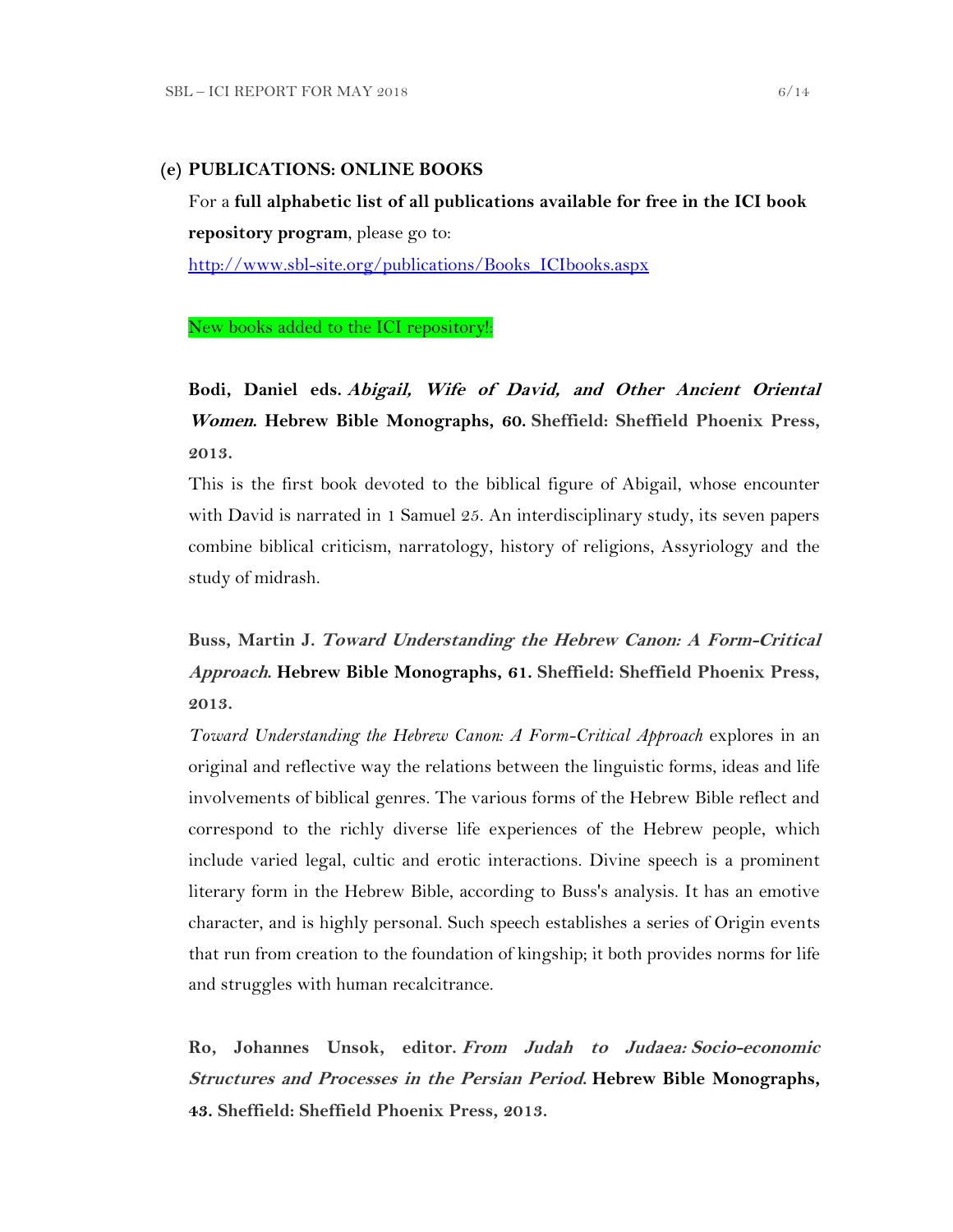It has long been recognized that the Persian period is crucial to the history of the formation of the biblical corpora. The essays presented in this volume explore this critically important era, reconstructing the socio-economic shifts that took place as well as the religio-theological environment of the Judean community and its neighbors.

## **Stone, Michael E. Uncovering Ancient Footprints: Armenian Inscriptions and the Pilgrimage Routes of the Sinai. Atlanta: SBL Press, 2017.**

From the late 1970s through 1982, Michael E. Stone conducted a number of expeditions to the Sinai peninsula, searching for ancient inscriptions. In this book Stone describes the process of his search, crowned by the discovery of the most ancient Armenian inscriptions known. Here Stone describes not only the inscriptions discovered along his journeys but also the Sinai, its past and present, its human inhabitants, its flora and fauna, and its history. Though once common, well-informed travel books to the Middle East with a broad academic interest and a specific focus have become rare. Stone's diary of his expeditions in the Sinai fills this gap with vivid descriptions, poetry, and illustrations.

# **Daneri Rodrigo, Alicia, ed. Relaciones de intercambio entre Egipto y el Mediterráneo Oriental (IV-I Milenio A.C.) Buenos Aires: Biblos, 2001.**

The articles that constitute this book are part of the results of a research project entitled "Trade relations between the Egyptian Delta and the Eastern Mediterranean during the Pharaonic period," carried out in the Instituto de Historia Antigua Oriental of the Facultad de Filosofía y Letras, Universidad de Buenos Aires between 1995 and 2000. The objective was to determine the importance of the exchange of goods as an important factor in the formation and consolidation of the Egyptian State and in the subsequent stages of its development. Articles by A. Daneri Rodrigo, M. Campagno, R. Flammini, G. Gestoso, and C. Crespo.

**Daneri Rodrigo, Alicia & Campagno, Marcelo, eds. Antiguos Contactos: Relaciones de Intercambio entre Egipto y sus periferias. Buenos Aires:**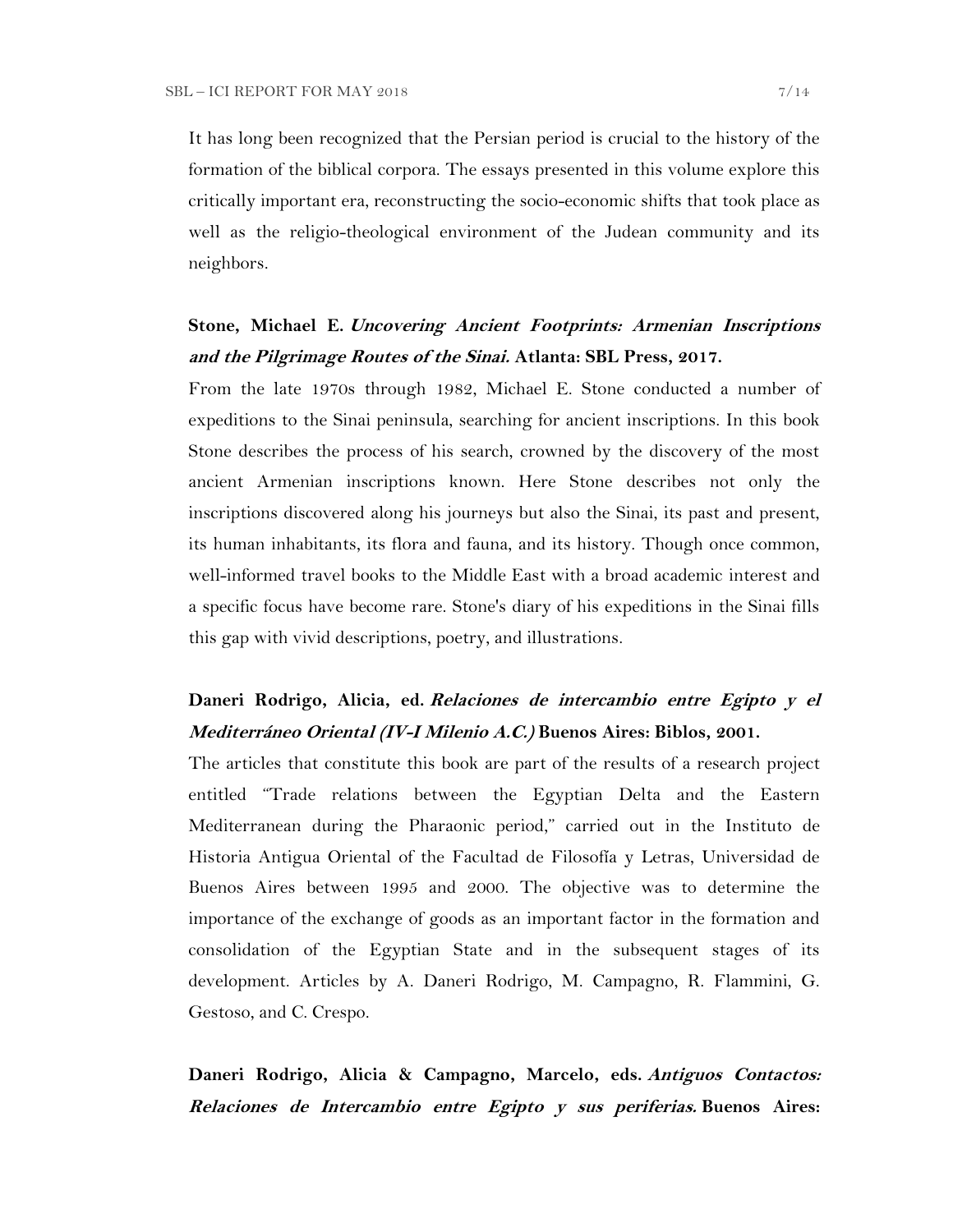#### **Facultad de Filosofía y Letras, Universidad de Buenos Aires, 2004.**

Over millennia, the inhabitants of the Nile Valley opened a multiplicity of contacts with the surrounding regions. On certain occasions, foreigners reached Egypt. In others, the Egyptians penetrated into the outside world. And, on both occasions, those contacts involved exchanges in the broadest sense of the word. Indeed, those exchanges involved, on the one hand, the circulation of material goods, especially prestige goods. On the other, they could also include exchanges of ideas, technologies, and images of the other. The networks of exchange comprised the obtaining of goods, but also at the same time, of experiences that confirm or modify the very condition of those who participate in them. Articles by M. Campagno, C. Crespo, A. Daneri Rodrigo, R. Flammini, E. Pfoh and J. M. Tebes.

# JSTOR provides free or low cost access to more than 1,500 institutions in 69 countries

More than 1,500 institutions in Africa and other developing nations receive access to JSTOR free of charge or for steeply reduced fees. This is made possible through a combination of philanthropic support and the fees paid by libraries in other countries around the world, as well as publishers' eagerness to support this work. More information is available about JSTOR's [African Access](http://about.jstor.org/libraries/african-access-initiative)  [Initiative](http://about.jstor.org/libraries/african-access-initiative) and [Developing Nations Access Initiative](http://about.jstor.org/libraries/developing-nations-access-initiative) programs.

### Need JSTOR Access?

As part of your Society of Biblical Literature membership, save 50% on the annual JPASS plan, your personal access to the JSTOR archive. With more than 1,900 scholarly journals, JSTOR is one of the world's leading academic databases. Millions of users worldwide rely on JSTOR for research, fact checking, and book reviews. This discounted subscription includes unlimited reading access and 120 article downloads. JSTOR adds new titles every month so you'll have a growing collection of the world's leading peer-reviewed journals only a click away.

To access the discounted JPASS, log-in to the SBL website with your member ID. Just below where you entered your member ID, click membership benefits. You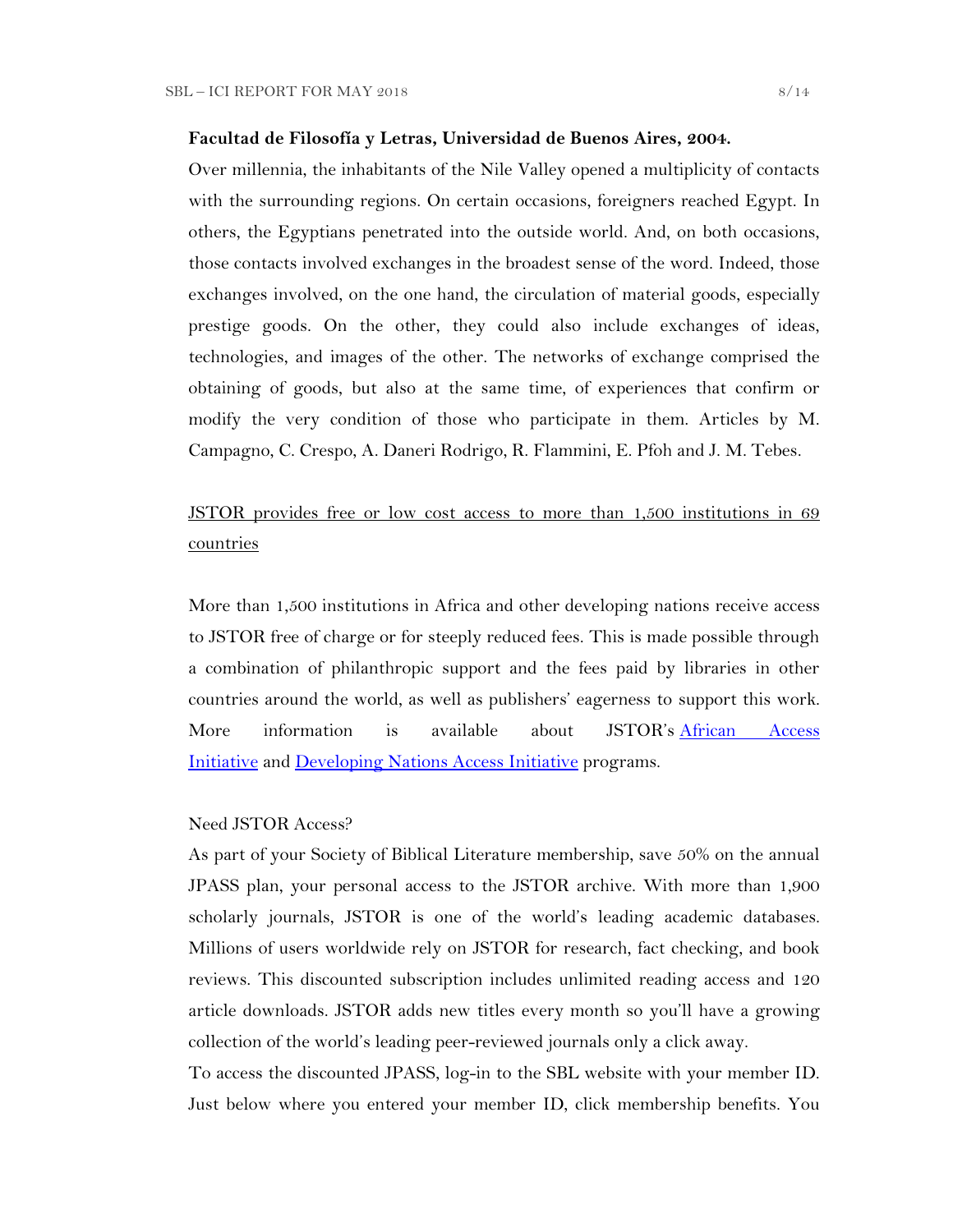will see JSTOR's JPASS among the benefits and a link "To get your savings: click here."

#### **(f) ICI TEACHING COLLABORATION PROGRAM**

In order to facilitate the exchange of scholars and institutions in biblical studies across the globe, a teaching collaboration program is run by the ICI. The facility consists of lists of scholars and institutions interested in exchanges that are made available on the SBL website.

See: [http://sbl-site.org/educational/ICITeaching.aspx.](http://sbl-site.org/educational/ICITeaching.aspx) If you or your institution is interested in such collaboration, please visit the site and enroll yourself in these lists. For more information, contact [Jackie du Toit.](mailto:dutoitjs@ufs.ac.za)

### **(g) JOURNAL OF BIBLICAL LITERATURE (JBL) ARCHIVE**

Take note that an archive with JBL articles from volume 122.1 of 2003 through volume 130.1 of 2011 is available online to people accessing the SBL website from any ICI country. See [http://www.sbl-site.org/publications/ICI\\_JBLarchive.aspx.](http://www.sbl-site.org/publications/ICI_JBLarchive.aspx) All articles in those volumes can be downloaded for free!

#### **(h) THE SBL WEBSITE**

The SBL website (on the SBL Press page) has a facility where one can search the full text of all SBL books! For this very convenient tool, see:

<http://sbl-site.org/publications/default.aspx>

For searching reviews of a vast number of academic publications, see the website of Review of Biblical Literature (RBL) at (you have to log in with your membership number):

<http://www.bookreviews.org/>

#### **(i) EVENTS**

The SBL maintains a significant list of events taking place anywhere in the globe. For the full list please go to<http://www.sbl-site.org/meetings/events.aspx>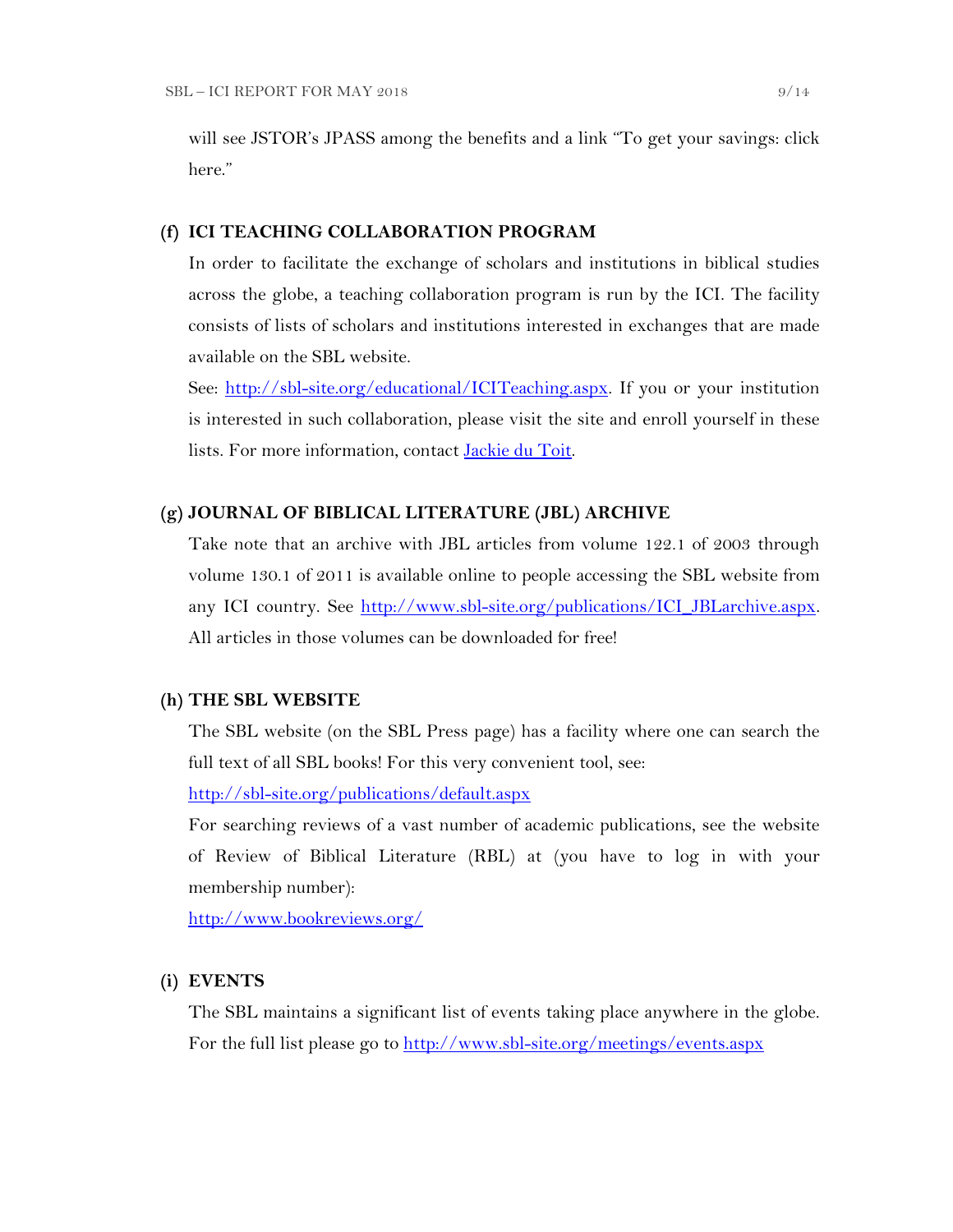A selection of events is listed below—mainly those taking place in ICI regions. Please provide information on conferences in your region, including calls for papers, to Sharon Johnson at  $\frac{\text{sharon.}[\text{ohnson}(\text{Q}, \text{b})] - \text{site.} \text{org.}}{\text{g.}}$ 

## **6/12-6/15 The Future of Syriac Studies and the Legacy of Sebastian P. Brock**

On the occasion of the 80th birthday of Sebastian P. Brock, Sankt Ignatios Theological Academy & Stockholm School of Theology, Sweden, is hosting a major conference on "The Future of Syriac Studies." Sebastian Brock has agreed to be present and participate and it is expected that this will be a significant and memorable event for Syriac studies. Several senior scholars have agreed to present plenary papers. Papers are now being invited and solicited for a limited number of spaces in general sessions. Papers should be 20-25 minutes in order to give time for discussion, and may concern any topic in the broad range of Syriac studies.

Please keep in mind that the theme of this conference aims to focus upon new directions and methodologies, as well as to forge new resolutions to traditional issues. The deadline for submittal of a title and abstract (ca. 200 words) is 1 February 2018. The conference committee will notify those whose papers have been accepted by 1 March 2018. During the concluding session, Sebastian Brock will be awarded the Order of Sankt Ignatios for his long and valued contribution to all matters Syriac, along with his mentorship to so many scholars. In addition to the plenary and general sessions, events of Syriac song and poetry are being planned, as well as a round-table discussion of the future of Syriac studies.

Housing and meals will be available for all participants at the Sigtuna Conference Centre or in the close vicinity. Sigtuna is one of the oldest settlements in Sweden and is located only 20 minutes from the Stockholm Arlanda Airport.

A registration form will be available shortly at [www.sanktignatios.com](../Ediciones%20UCA/ICI/Ediciones%20UCA/ICI/Ediciones%20UCA/ICI/ICI%20Newsletter%20Tebes/www.sanktignatios.com)

# **7/25-7/27 Colloquium Biblicum Lovaniense LXVII, 2018 (President: Pierre Van Hecke, Leuven)**

For many centuries, the Song of Songs was by far one of the most commented biblical books, especially taking into consideration its limited length. After a period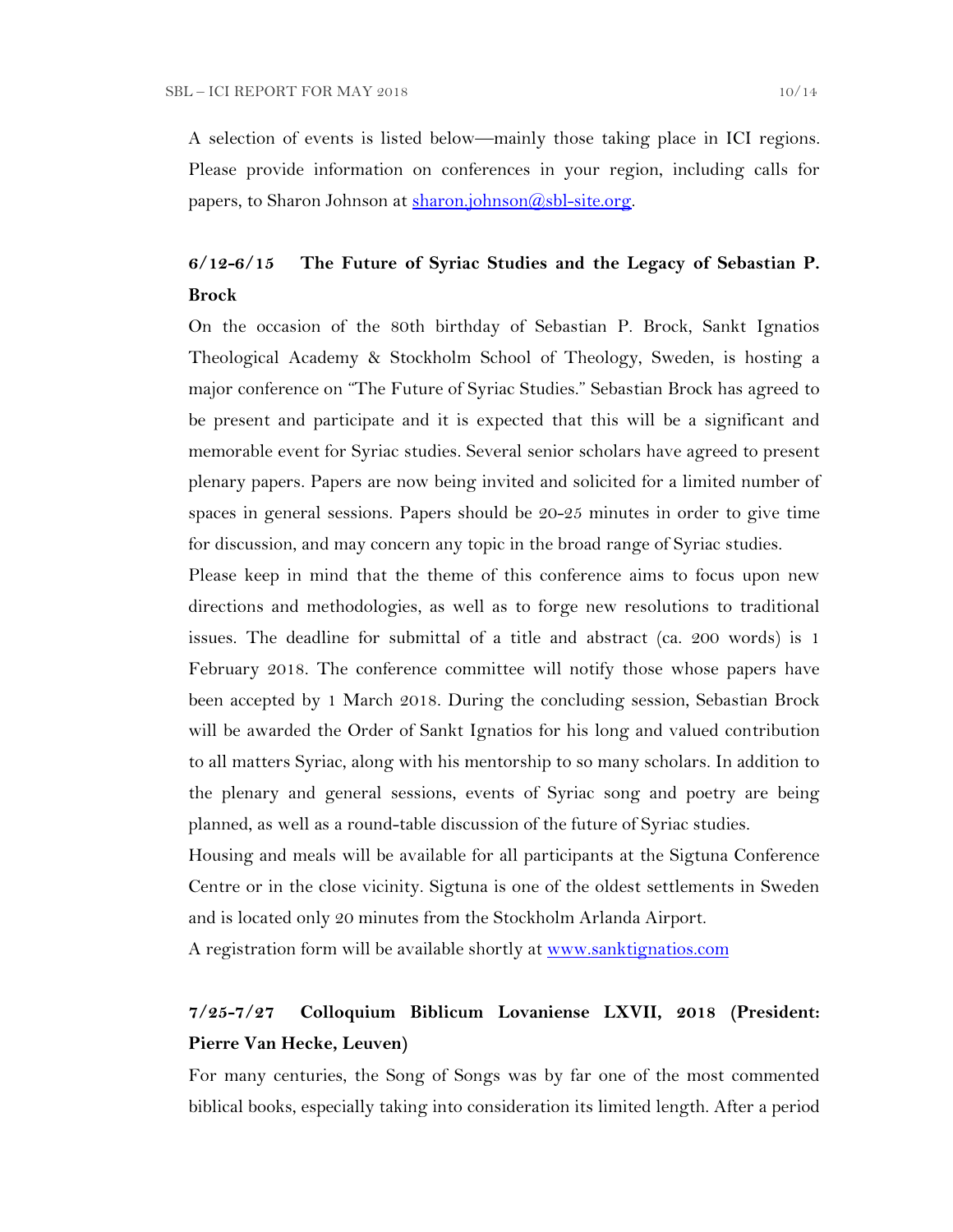of diminished interest, recent scholarship is rediscovering the book. The present colloquium aims at bringing together the leading voices in contemporary Songs scholarship and by fostering the dialogue between them, at inaugurating a new phase in the research. Firstly, the colloquium will deal with the redaction history and the dating of the book. A second important discussion concerns the structure or unity of the book: is the scroll a collection of thematically loosely connected poems, or does it display in its final redactional form a unity? Given their uniqueness in the biblical corpus, scholarship has paid quite some attention to possible parallels of the Songs in the surrounding cultures as well as to the early Christian reception of Song of Songs. The latter developments are not unrelated with the reopening of the hermeneutically important question whether the book was composed with an allegorical reading in mind or not. Finally, the Song of Songs continues to fascinate the readers by its highly poetic and at times difficult language. A renewed attention for the book's metaphorical richness will therefore be an important aspect of this colloquium.

CALL FOR SHORT PAPERS: Short paper proposals (including name, institutional affiliation, title and abstract of 200-300 words) should be sent to: Pierre Van Hecke, President CBL 2018, pierre.vanhecke@kuleuven.be no later than March 1, 2018.

[https://theo.kuleuven.be/en/research/centres/centr\\_collbibl](https://theo.kuleuven.be/en/research/centres/centr_collbibl)

#### **7/16-7/20 Society of Asian Biblical Studies Conference**

Focusing on the theme: Bible and Empire in Asia: Past and Present; SABS will meet at the STFT Widya Sasana, Malang, East Java, Indonesia and accommodation will be at the Wisma St Maria Magdalena Postel, Malang. **[More information](http://www.sabs-site.org/)** or email **[Tat Siong Benny Liew](mailto:bliew@holycross.edu)**

#### **7/30-8/3 SBL International Meeting**

Will be held in Helsinki, Finland in conjunction with EABS. <https://www.sbl-site.org/meetings/Internationalmeeting.aspx>

**7/30-8/3 European Association of Biblical Studies**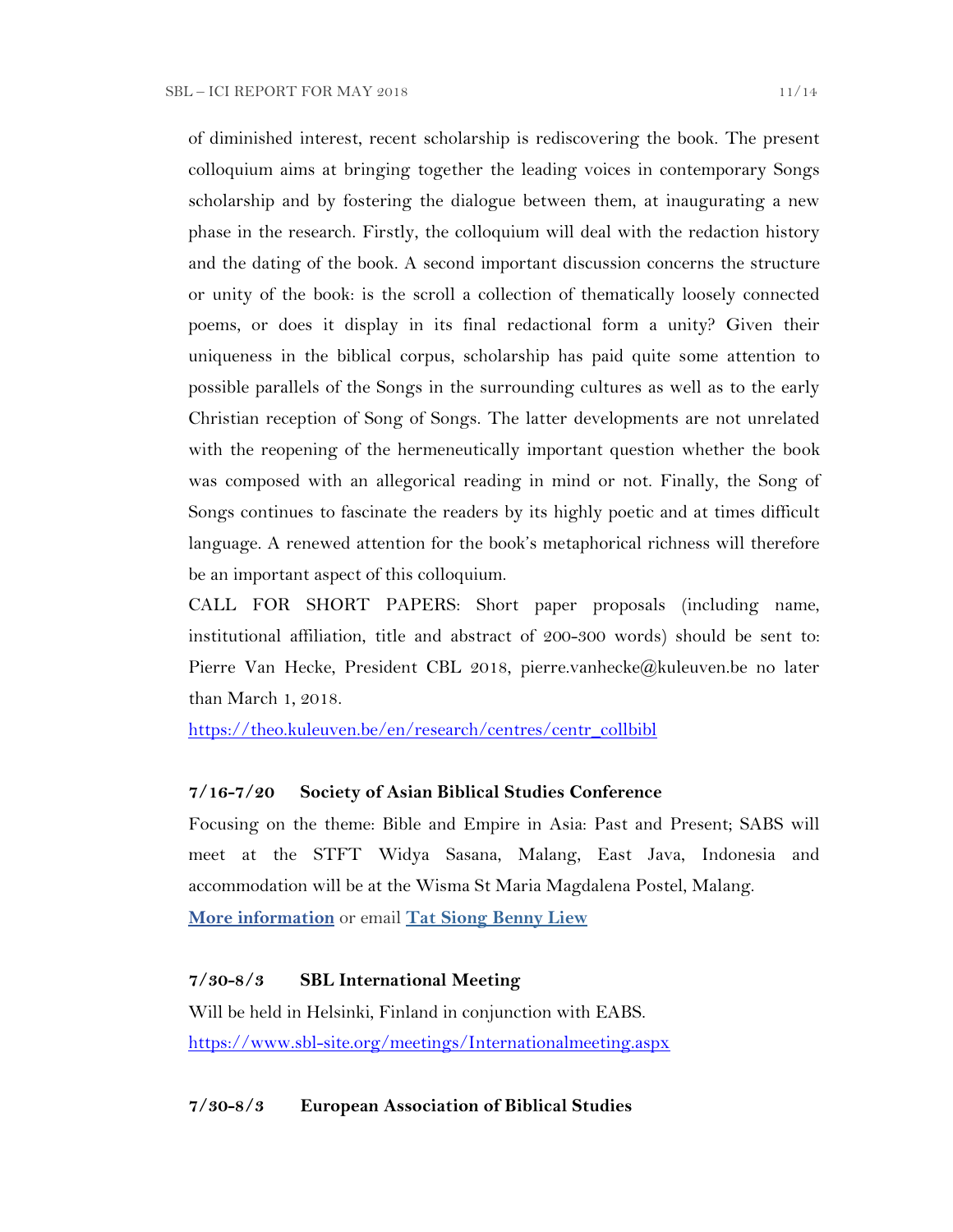Helsinki, 30 July-3 August: joint conference with ISBL <https://eabs.net/site/>

#### **8/6 Biblical Scholarship in Secular and Post-Secular Societies**

The Department of Theology and the Center for Faith and Human Flourishing at LCC International University invite you to participate in a one-day conference in Klaipeda, Lithuania, on August 6, 2018. A special welcome is extended to colleagues attending the EABS/ISBL meetings in Helsinki.

**[More information](https://www.lcc.lt/home/academics/research/cfhf-events/august-conferences-2018)**

### **9/25-9/27 CFP: Religious and Philosophical Conversion in the Ancient Mediterranean Traditions**

The Conference on Religious and Philosophical Conversion explore will explore conversion or converting experience in the environment of the ancient Hellenistic world(s) with attention to early Judaism and early Christianity/the New Testament. Presentations will undertake both historical and philological reconstructions relying on source material and utilizing interdisciplinary approaches.

<https://www.etf.uni-bonn.de/de/ev-theol/institute/corpc/>

### **10/23-10/24 Resurrection in the Bible and Ancient Mediterranean World**

A Conference of the Institute of Biblical Studies, John Paul II Catholic University of Lublin, Poland. The main theme of the symposium will be resurrection in the Bible and extra-biblical traditions of the ancient Mediterranean World. The topics covered by conference papers can include: the shape and character of the idea of resurrection in the Bible and extra-biblical literature; the historical, anthropologico-cultural and theological analysis of the ancient texts and traditions on resurrection; the genesis and development of the idea of resurrection in the Hebrew Bible; the historical, socio-cultural and theological analysis of the idea of resurrection in New Testament texts together with their moral and ecclesiological implications; resurrection in Early Christian writings and traditions.

<http://ocs.academicon.pl/index.php/test/Resurrection2018>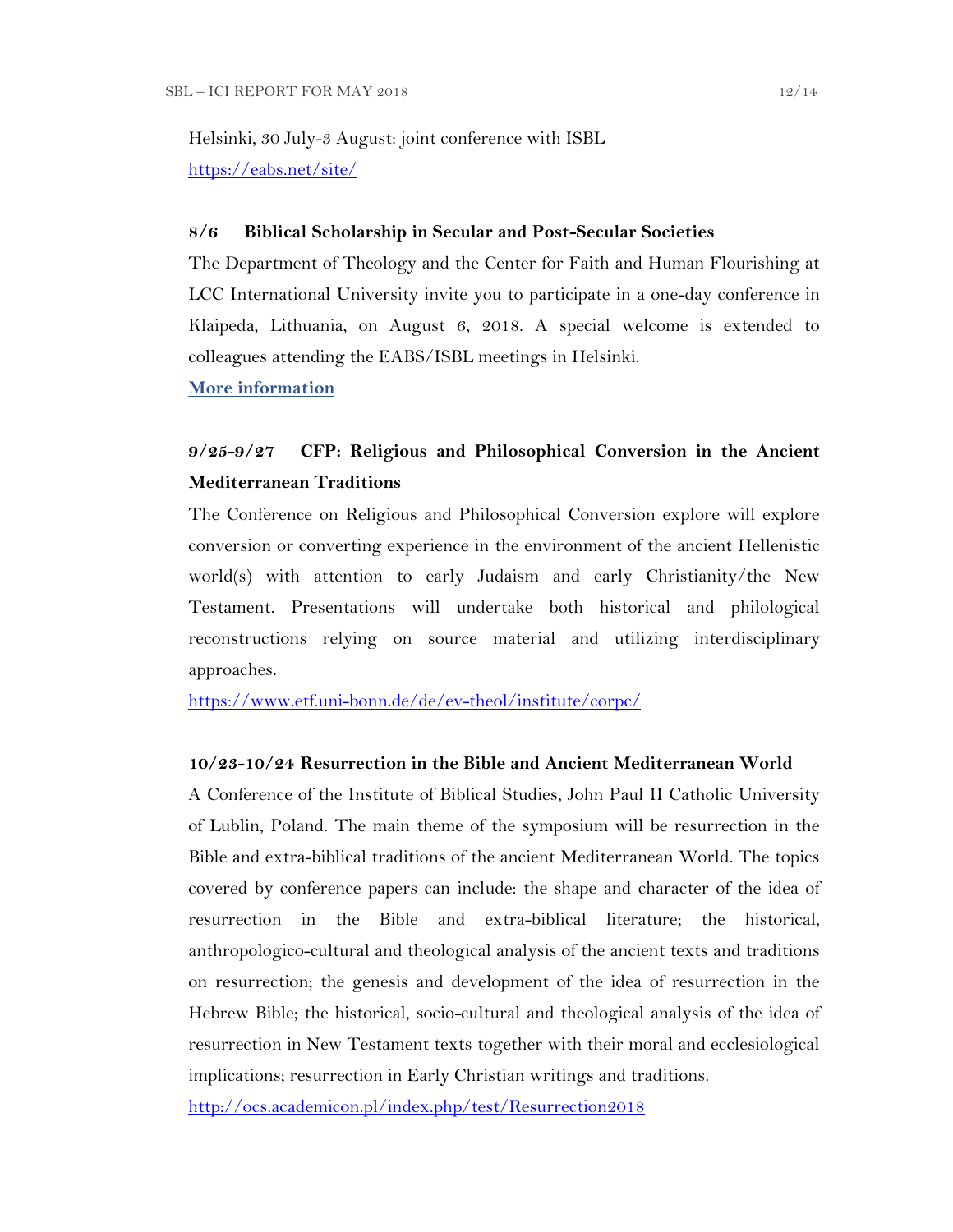#### **11/17-11/20 SBL Annual Meeting in Denver, Colorado.**

<https://www.sbl-site.org/meetings/AnnualMeeting.aspx>

#### **(j) SBL EDUCATIONAL RESOURCES FREELY AVAILABLE**

There are links to numerous educational resources on the SBL website. The following are freely available: (i) Resources on Teaching the Bible; (ii) Freely downloadable Hebrew, Greek and Transliteration fonts (amongst others); (iii) Resources on Bible translations and commentaries; and (iv) Research tool resources.

See<http://sbl-site.org/educational/default.aspx>

Also remember to check the newly-developed **Bible Odyssey** online portal. See [www.bibleodyssey.org.](http://www.bibleodyssey.org/) This portal offers wonderful educational resources, but also resources for broader popular audiences. Use this site to popularize our academic studies in faith communities!

Any topics you would like to see Bible Odyssey address? Just send a message to: [bow@sbl-site.org](mailto:bow@sbl-site.org)

#### **(k) PLEASE PASS ON THE INFORMATION**

Please share this newsletter with your colleagues and students and become a liaison for your institution and SBL. (Please contact our liaison officer, [Jackie du](mailto:dutoitjs@ufs.ac.za)  [Toit,](mailto:dutoitjs@ufs.ac.za) if you would like to assist as contact person in your region.) Your advocacy for ICI strengthens biblical studies as a discipline and builds relationships in the global community. Thank you to those who have done so in the past—we also receive letters from people who received the newsletter from someone else.

Thanks a lot for your interest and spread the word! Juan

Juan Manuel Tebes

--